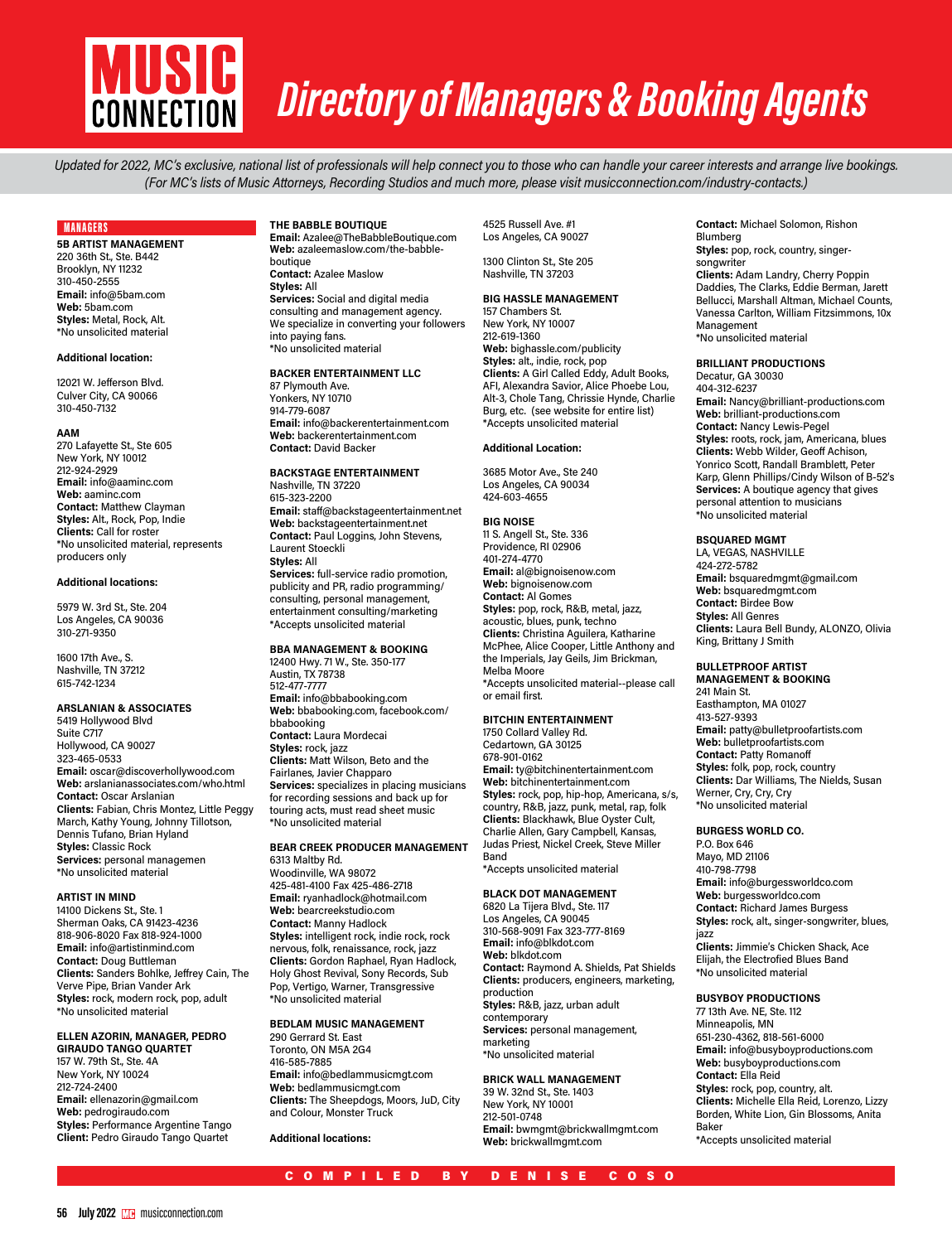# **CANTALOUPE MUSIC PRODUCTIONS ELLEN AZORIN, PRESIDENT/AGENT**

157 W. 79th St., Ste. 4A New York, NY 10024 212-724-2400 **Email:** ellenazorin@gmail.com **Web:** facebook.com/ CantaloupeMusicProductions **Styles:** Brazilian, Argentine tango, various Latin-American, jazz **Clients:** see website

# **CASE ENTERTAINMENT GROUP, INC.**

119 N. Wahsatch Ave. Colorado Springs, CO 80903 719-632-0227 Fax 719-634-2274 **Email:** rac@crlr.net **Web:** newpants.com, oldpants.com **Contact:** Robert Case **Clients:** Silence, Lisa Bigwood, C. Lee Clarke, Kathy Watson, Todd Harris, Sherwen Greenwood, Chad Steele, James Becker, Stephanie Aramburo, Rocky Shaw, John Ellis **Styles:** pop, rock, country **Services:** personal management, record promotion .<br>\*No unsolicited material

#### **CELEBRITY ENTERPRISES**

Tijeras, New Mexico 800-700-3898, 505-286-8209 **Email:** sales@ent123.com **Web:** ent123.com **Styles:** Variety **Clients:** the Pink Flamingos, the 3 Painters, Art Explosion, ARTRAGEOUS! \*No unsolicited material

#### **CENTRAL ARTISTS**

1023 N. Hollywood Way. #102 Burbank, CA 91505 818-557-8284 Email: submissions@centralartists.com **Email:** centralartists.com/index.html **Styles:** Personal management, artists branding, personal consultation, music production \*Accepts unsolicited material

#### **CHANEY GIG AFFAIRS (CGA MANAGEMENT)**

Buena Park, CA 90620 714-610-9046 **Email:** ChaneyGigAffairs@gmail.com **Web:** chaneygigaffairs.com **Style:** R&B Soul, Jazz, Tribute Artist, Poets **Services:** Gig, Artist, and Event Management. As well as, Project (Event manager, Websites and EPKs), Task and Business Management.

#### **COAST TO COAST MUSIC/MUSICBIZ MENTORS**

Artist Development, Music Biz Education & Touring Encino, CA 818-376-1380 (please email us first) **Email:** MusicBizMentors@gmail.com **Web:** MusicBizMentors.com **Clients:** Harold Payne, Gravity 180, Anna Beatriz, Darious Lux **Styles:** All **Services:** Management, Promotions and Booking expert \*Email for permission to send your materials

# **COLLIN ARTISTS**

Pasadena, CA, CA 91104 323-556-1046 **Email:** collinartists@gmail.com **Web:** collinartists.com **Contact:** Barbara Collin, Robert Sax, Goh Kurosawa **Clients:** see website for roster

**Styles:** jazz, blues, world, Latin, R&B, doo wop/classics and beyond **Services:** Management, promotion, consulting, booking, workshops \*No unsolicited material

# **COLUMBIA ARTIST MANAGEMENT, LLC**

1180 Avenue of the Americas - 8<sup>th</sup> Floor New York, NY 10036 212-841-9564 **Email:** jcesbron@camimusic.com **Web:** camimusic.com **Contact:** Jean-Jacques Cesbron **Styles:** instrumental, classical, jazz, world, celtic, vocalists **Services:** one of the world's largest classical music management firms \*Accepts unsolicited material

# **COUNTDOWN ENTERTAINMENT**

252 7th Ave. New York, NY 10001 212-645-3068 **Email:** james@countdownentertainment. com **Web:** countdownentertainment.com, facebook.com/CountdownEntertainment **Styles:** urban, hip-hop, pop, rock, country, alt., dance, club, DJ \*Accepts unsolicited material, see site for submission details

# **CRUSH MANAGEMENT**

60 11th St., 7th Fl. New York, NY 10003 212-334-4446 **Email:** info@crushmusic.com **Web:** crushmusic.com **Styles:** rock, pop, indie, hip-hop, s/s, punk **Clients:** See website for roster \*No unsolicited material

# **DAWN ELDER MANAGEMENT**

303 Loma Alta Dr., Ste. 31 Santa Barbara, CA 93109 (global) 805-963-2415, 805-637-1178 **Email:** deworldmusic@aol.com **Web:** demgmt.com **Contact:** Dawn Elder **Styles:** world, rock, pop, jazz, roots, traditional, classical, international, Central-South Asian underground, Middle Eastern, North African, Mediterranean **Clients:** Souad Massi, Mayssa Karraa, Simon Shaheen and Arab Orchestra, Simon Shaheen and Near Eastern Ensemble, Simon Shaheen and Qantara, Bassam Saba, Kadim Al Sahir, Cheb, Sabbah and 1002 Nights and many more. **Services:** specializing in Middle Eastern, Central and South Asian, North African, West African and Mediterranean \*No unsolicited material

#### **DCA PRODUCTIONS**

675A 9th Ave., #252 New York, NY 10036 800-659-2063, 212-245-2063 **Email:** info@dcaproductions.com **Web:** dcaproductions.com **Contact:** Daniel C. Abrahamsen **Styles:** pop, folk, rock **Clients:** Andjam Band, Backbeat A Tribute, Alison Fraser, Fiesta, Rockspolsion, Lisa Bouchelle, Vladimir & Nadia Zaitsev, Acrobats of Cirquetacular **Services:** variety performers, comedians, musical performers, theater productions and producing live events \*Accepts unsolicited material

#### **DEEP SOUTH ENTERTAINMENT** P.O. Box 17737

Raleigh, NC 27619 919-844-1515 , 615-953-4800 **Email:** hello@deepsouthentertainment.com **Web:** deepsouthentertainment.com **Styles:** pop, rock, alt., country, AC, Christian **Clients:** Marcy Playground, Vienna Teng, Tres Chicas, Parmalee, I Was Totally

Destroying It, Michael Sweet, LanCo, Katie Garfield \*Accepts unsolicited material.

# \*\*Please NO CALLS

**DIRECT MANAGEMENT GROUP**  8332 Melrose Ave., Top Fl. Los Angeles, CA 90069 310-854-3535 **Email:** info@directmanagement.com **Web:** directmanagement.com **Clients:** K.D. Lang, Katy Perry, Au/Ra, Steve Perry **Styles:** All **Services:** Personal management \*No unsolicited material

#### **EMCEE ARTIST MANAGEMENT**

Phone: 212-925-6458 Web: emceeartist.com **Styles:** Singer/songwriter, Americana, Jazz **Clients:** Natalie Merchant,ÊMedeski Martin & Wood, The Wood Brothers, Nels Cline, John Medeski, Oliver Wood, Jenny Scheinman \*No solicited material

#### **ENTERTAINMENT SERVICES INT'L**

1819 South Harland Circle Lakewood, CO 80232 303-727-1111, 612-810-9000 **Email:** randy@esientertainment.com **Web:** esientertainment.com **Contact:** Randy Erwin **Styles:** Rock, Classic Rock **Clients**: Joey Molland's Badfinger, Larry Raspberry & The Highsteppers, Brewer and Shipley, Carl Dixon, the Guess Who, Humble Pie, Iron Butterfly, Mitch Ryder and the Detroit Wheels, the Ozark Mountain Daredevils, Powder Mill, Rare Earth, the Creek Rocks

## **ERIC NORWITZ ARTIST MANAGEMENT**

3333 W. 2nd St., Ste. 52-214 Los Angeles, CA 90004-6118 213-389-3477 **Email:** enorwitz@pacbell.net **Contact:** Eric Norwitz **Styles:** alt., dance, pop, R&B, rock **Services:** management & legal \*Accepts unsolicited material

# **FIRE TOWER ENTERTAINMENT**

Located in Culver City, CA **Web:** firetowerent.com **Email:** artists@firetowerent.com **Contact:** Evan Griffith/Ruth Nichols **Styles:** Pop, Indie, Singer Songwriter **Clients:** Kiran + Nivi**,** Wesley Stromberg, Michael Blum, Sophie Ann. Full roster on website **Services:** Artist Management, A&R consulting, Music Production \*Accepts unsolicited material

#### **FIRST ACCESS ENTERTAINMENT**

6725 Sunset Blvd. Ste. 420 Los Angeles, CA 90028 323 454 1162 **Email:** contact@faegrp.com **Web:** faegrp.com **Published:** see web **How to Submit:** no unsolicited material

# **FIRST ARTISTS MANAGEMENT**

4764 Park Granada, Ste. 110 Calabasas, CA 91302 818-377-7750

**Email:** info@firstartistsmgmt.com **Web:** firstartistsmanagement.com/ **Styles:** film, singer-songwriter **Clients:** film composers, music supervisors, music editors \*No unsolicited material

## **FRESH FLAVA ENTERTAINMENT**

2705 12th St. N.E. Washington, DC 20018 202-832-7979 **Email:** freshflava1@aol.com, freshflava17@ gmail.com **Web:** freshflava.com **Contact:** Emanuel Maurice 'Moe' Yeoman **Styles:** hip-hop, R&B, jazz, gospel, rock **Clients:** Elliot Lavine, Tabbo, DJ Sir Jamm, Stedman Graham, Nathaniel "Nate" Peavy, Stephanie Jordan, Ski Johnson, NexXzit, TABBO, WHOP-N-EM's and KayWOLF \*Accepts unsolicited material

# **GALE ENTERTAINMENT**

244 Fifth Avenue Suite 2265 New York, NY 10001 646-387-5867 **Email:** info@gale-entertainment.com **Web:** directmanagement.com **Styles:** all **Services:** Personal Management, Entertainment Consulting \* Accepts unsolicited material. Please email first.

#### **GARVAN MEDIA MANAGEMENT & MARKETING**

P.O. Box 737 Sandpoint, ID 83864 208-265-1718 **Email:** steve@garvanmanagement.com **Web:** facebook.com/stephen.b.garvan **Contact:** Stephen Bond Garvan (formerly of NYC, Colorado, New England, MMF-US Board, Founding Council AMA, IMMF Global Director of Folk/Roots/Americana, FAR-West Board/ BOTW Head, former Swallow Hill Board Chair) **Styles:** rock, s/s, roots, country, Americana

**Clients:** Chris Daniels and the Kings, Ryan Shupe & the Rubberband, Mark Oblinger, Walt Wilkins, Chuck McDermott, Jodi Siegel, Tiffany Gassett, Tom Roznowski, Michael Kelsh

# **HARDKNOCKLIFE ENTERTAINMENT**

2201 N. Lakewood Blvd., Ste. D236 Long Beach, CA 90815 562-354-1058 **Email:** info@hardknocklifeent.com **Web:** hardknocklifeent.com **Contact:** Ayana Cobb **Styles:** pop, rap, hip-hop, acoustic, r&b, **Services:** Management \*No phone calls

#### **HEADLINE TALENT AGENCY**

Headline Talent Agency 27-01 Queens Plaza N FL 13 Long Island City, NY 11101 212-257-6110 **Email:** Erica@headlinetalent.net **Styles:** Actors for theatre, film and TV **Contact:** Erica Bines, Owner

# **HEART & SOUL ARTIST MANAGEMENT,**

**LLC** Miki Mulvehill Minnesota Office 651-755-7944 **Email:** mvt@utrmusicgroup.com, miki@hsartistmgmt.com **Clients:** Leave your EGO, Play the MUSIC, Love the PEOPLE, Luther Allison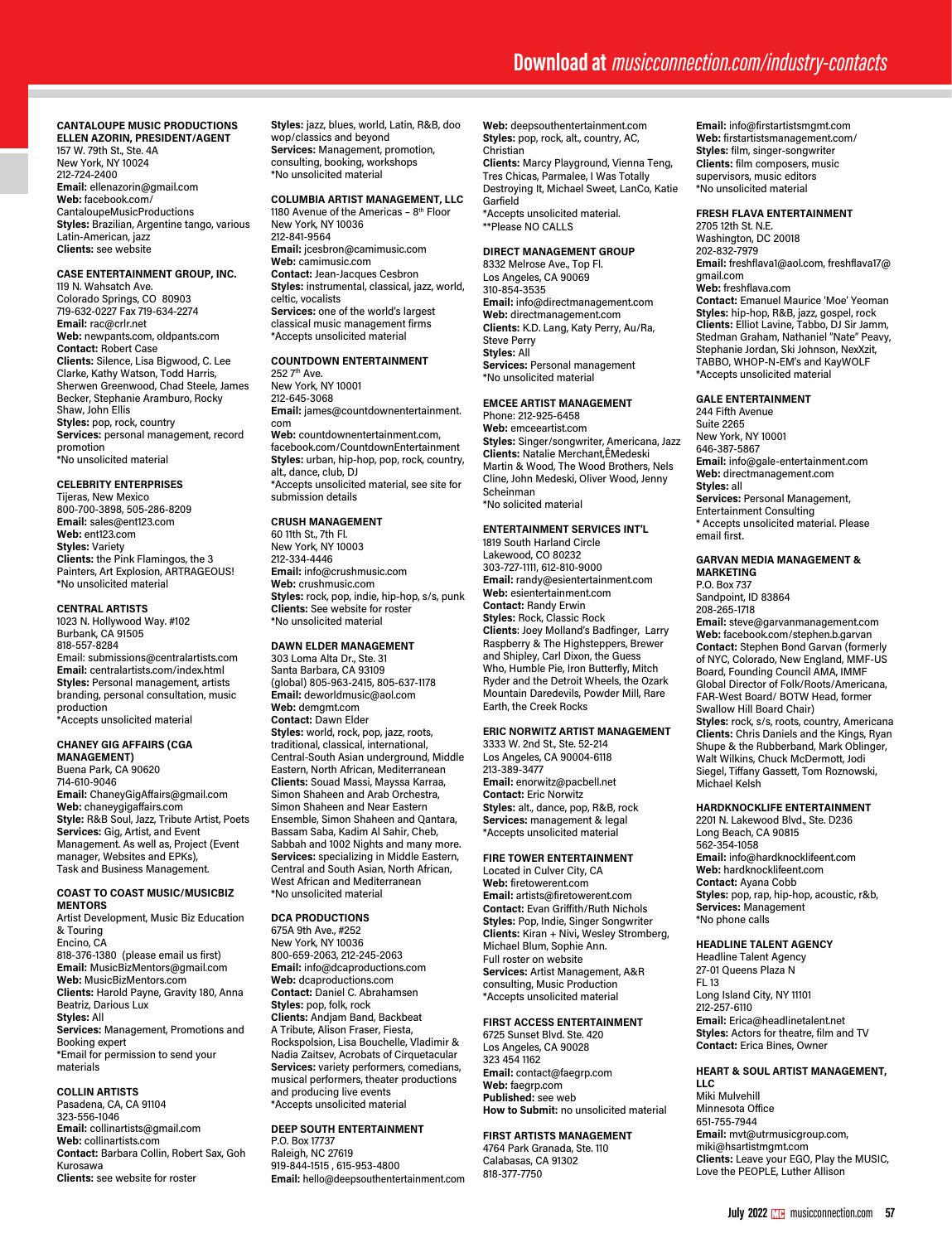# **HOFFMAN ENTERTAINMENT**

21301 S. Tamimi Trl Estero, FL. 33928 **Info:** info@ilovehoffman.com **Web**: ilovehoffman.com

# **IMC ENTERTAINMENT GROUP, INC.**

19360 Rinaldi St., Ste. 217 Porter Ranch, CA 91326 818-700-9655 **Email:** sr@imcentertainment.com **Web:** imcentertainment.com **Contact:** Sylvester Rivers **Clients:** Paul Riser **Styles:** pop, R&B **Services:** full service \*No unsolicited material

# **IN DE GOOT ENTERTAINMENT**

119 W. 23rd St., Ste. 609 New York, NY 10011 212-924-7775 Fax 212-924-3242 **Web:** indegoot.com **Contact:** Michael Iurato **Styles:** rock, pop **Clients:** Audiodamni, Bel Heir, Black Stone Cherry, Chevelle, Highly Suspect, Halestrom, In This Moment, Kyng, Neon Trees, Robert Fenn, Story of the Year, Theory Of A Deadman \*Accepts unsolicited material—Attn: Michael Iurato

# **Additional locations:**

900 South St., Ste. 101 Nashville, TN 37203 10 Greenland St., 4th Fl.

Camden, London, NW1 0ND England +44 77 84110102

#### **INDIE MUSIC CONSULTING GROUP**

Indie Artist & Label Publicity, Marketing & Consulting 888-242-9331 **Web:** indiemusicconsultant.com "Voting Member the Recording Academy"

# **INTERNATIONAL CREATIVE**

**MANAGEMENT (ICM)** 10250 Constellation Blvd. Los Angeles, CA 90067 310-550-4000 **Web:** icmpartners.com **Contact:** Carol Goll **Styles:** dance, classical, jazz, folk, world, contemporary, R&B, hip-hop \*No unsolicited material

#### **Additional locations:**

65 E. 55th St. New York, NY 10022 212-556-5600

1500 K Street NW Washington, DC 20006 202-919-2100

16 Great Chapel St. London, W1F 8th Floor +044 0208 004 5315

#### **IN TOUCH ENTERTAINMENT**

309 W 55th St New York 10019 212-235-7015 **Email:** info@intouchent.com **Web:** intouchent.com **Contact:** Charles Carlini **Styles:** All Styles

**Clients:** Irene Cara, Michael Carvin, David Chesky, Suzanne Ciani, Elisha Abas, Equie Castrillo, Larry Coryell, Mamma Freedom, George Garzone, Eumir Deodato, Keith Emerson, Kenia, Craig Handy, Paulette McWilliams, Captain Beyond \*Accepts unsolicited material. See website for instructions.

# **INTRIGUE MUSIC MANAGEMENT**

24 Preble St., 3rd Fl. Portland, ME 04101 203-349-9000 **Web:** intriguemusic.com **Styles:** rock, pop **Clients:** Waterson, Artem Korolve, Shana Farr, Old Man Canyon, Rene Fris \*No unsolicited material

# **INVASION GROUP**

333 E. 75th Street #4A New York, NY 10021 212-414-0505 Fax 212-414-0525 **Contact**: Steven Saporta **Email:** info@invasiongroup.com, steven@invasiongroup.com **Web:** invasiongroup.com **Styles:** rock, world, folk, singer-songwriter **Clients:** Ani DeFranco, David Bieber Archives, Donny McCaslin, Elizabeth Moen, Everett Bradley, Future Generations, Gail Ann Dorsey, Grace and The Victory Riders, Gracie and Rachel, Jai Uttal, Ken Butler, Raye Zaragoza, Ronnie Spector, Seth Glier, Sylvie Simmons \*Accepts unsolicited material

# **Additional locations:**

P.O. Box 27687 Los Angeles, CA 90027 **Email:** jana@invasiongroup.com **Contact:** Jana Fisher

83 Morse St. Floor 2 Norwood, MA 02062

# **JAMPOL ARTIST MANAGEMENT**

8033 W. Sunset Blvd., Suite 3250 West Hollywood, CA 90046 310-654-1900 **Email:** assistant@jamincla.com **Web:** wemanagelegends.com **Contact:** Jeff Jampol **Clients:** The Estates of the following: the Doors, Janis Joplin, Peter Tosh, Jim Morrison, Ramones, Michael Jackson, Rick James, Johnny Ramone, Henry Mancini \*Does not accept unsolicited material

#### **JAY ANTHONY'S NEXT LEVEL BOOKING & ENTERTAINMENT AGENCY, LLC** USA

702-861-5075 **Email:** Jayanthony@ nextlevelbookingandentertainment.com **Web:** nextlevelbookingandentertainment. com **Contact:** Jay Anthony

**Style:** ALL

#### **KAHN POWER PICTURES**

433 N. Camden Dr., Ste. 600 Beverly Hills, CA 90210 310-550-0770 **Email:** Artists4Film@gmail.com **Web:** artists4film.com **Styles:** Film/TV scores, composer/ performer/director representation **Clients:** Eva Babic, Nancy Bishop, Stewart Copeland, Robert Domheim, J.P. Dutilleux, Claudio Faeh, Jiri Madi, Eric Neveux, J.

Peter Robinson, Peter Golub \*No unsolicited material

#### **KARI ESTRIN MANAGEMENT & CONSULTING**

P.O. Box 60232 Nashville, TN 37206 615-262-0883 **Email:** kari@kariestrin.com **Web:** kariestrin.com **Contact:** Kari Estrin **Styles:** folk, Americana, AAA, roots **Clients:** David Llewellyn, Janis Ian, Tony Rice, Bluegrass/Newgrass legend, Suzanne Vega, Kanda Bonga Man, Papa Wemba, Kevin Brown, 3 Mustaphas 3 \*Accepts unsolicited material

# **KBH ENTERTAINMENT GROUP**

Los Angeles, CA 818-786-5994 **Web:** kbhentertainment.com **Contact:** Brent Harvey **Styles/Specialties:** All styles, entertainment consulting, publicity, music placement/licensing and live event production \*No unsolicited material

# **KBM**

310-228-8172 **Contact:** Brent Harris **Clients:** Tony! Toni! Tone'!, Sounds of Blackness \*No unsolicited material

## **KRAFT ENGEL MANAGEMENT**

15233 Ventura Blvd, #200 Sherman Oaks, CA. 91403 818-380-1918 **Email:** info@kraft-engel.com **Web:** kraft-engel.com **Contact:** Richard Kraft **Styles:** Film Composers \*No unsolicited material

## **KUPER PERSONAL MANAGEMENT/ RECOVERY RECORDINGS**

515 Bomar St. Houston, TX 77006 713-520-5791 **Email:** info@recoveryrecordings.com **Web:** recoveryrecordings.com **Contact:** Koop Kuper **Styles:** folk, roots rock, Americana **Clients:** the Very Girls, David Rodriguez \*Accepts unsolicited material

#### **LAKE TRANSFER ARTIST & TOUR MANAGEMENT**

Studio City, CA 818-508-7158 **Web:** laketransfermgmt.com/about **Contact:** Steven B. Cohen, Mgr. **Clients:** Candyboy, Friends of Distinction, Evelyn Champagne King, Rose Royce, DJ Asi Vidal

# **LAKES COMMUNICATION SERVICES** Los Angeles, CA 90045

323-251-2358 **Email:** lakescommunications@gmail.com **Contact:** Jeffery Lakes **Clients:** Mark Drummond, Lakes The Voice **Styles:** R&B, HipHop, Smooth Jazz, Urban Contemporary **Services:** artist management, marketing, business development

# **LEN WEISMAN PERSONAL MANAGEMENT**

357 S. Fairfax Ave., Ste. 430

Los Angeles, CA 90036 323-653-0693, 323-653-7670 **Email:** persmanmnt@aol.com **Web:** persmanmnt.com/Services.html **Contact:** Len Weisman **Styles:** R&B, soul, blues, gospel, rap, soul, pop **Clients:** Jewel With Love, Chosen Gospel Recovery Singers, Winds Of Fate, Rapture 7, Chosen Gospel Singers, L'Nee, Sister

Maxine West, TooMiraqulas (rapper), Winds of Fate \*Accepts unsolicited material

#### **LEONARD BUSINESS MANAGEMENT**

5777 W. Century Blvd, Suite 1600 Los Angeles, CA 90045 310-458-8860 **Email:** info@lbmgt.com **Web:** leonardbusinessmanagement.com **Contact:** Jerry Leonard **Clients:** Call for roster **Styles:** All **Services:** Business management only \*No unsolicited material

## **LIPPMAN ENTERTAINMENT**

Beverly Hills, CA 90210 310-775-5228, 805-686-1163 **Email:** music@lippmanent.com **Web:** lippmanent.com **Contact:** Michael Lippman, Nick Lippman **Clients:** producers, artists, songwriters **Styles:** All **Services:** Full-service \*No unsolicited material

# **LLOYD SAX MANAGEMENT**

3021 Airport Ave. #101J Santa Monica, CA 90405 310-572-0023 **Contact:** Lloyd Sax **Web:** artistsmatter.org/contact **Email:** lloyd@artistsmatter.org, submission@artistmatter.org **Clients:** Troy Burgess **Styles:** All **Services:** personal and business management \*Accepts unsolicited material

#### **LOGGINS PROMOTION**

310-325-2800 **Email:** staff@logginspromotion.com **Web:** logginspromotion.com, facebook.com/logginspromotion **Contact:** Paul Loggins **Services:** Represents both major and independent artists. All genres.

# **MAINE ROAD MANAGEMENT**

P.O. Box 1412 Woodstock, NY 12498 212-979-9004 **Email:** mailbox@maineroadmanagement. com **Web:** maineroadmanagement.com **Contact:** David Whitehead **Styles:** rock, singer-songwriter, pop **Clients:** Lloyd Cole, Mimi Goese, HELMET, Joe Henry, Joe Jackson, Hugh Laurie, Keeley Forsyth. \*No unsolicited material

#### **MAJOR BOB MUSIC** Nashville, TN 37212

615-329-4150 **Web:** majorbob.com, facebook.com/majorbobmusic **Contact:** Bob Doyle **Styles:** Country, Pop **Clients:** Garth Brooks, JP Williams, John & Jacob, Alysa Vanderheym, Josh London \*No unsolicited material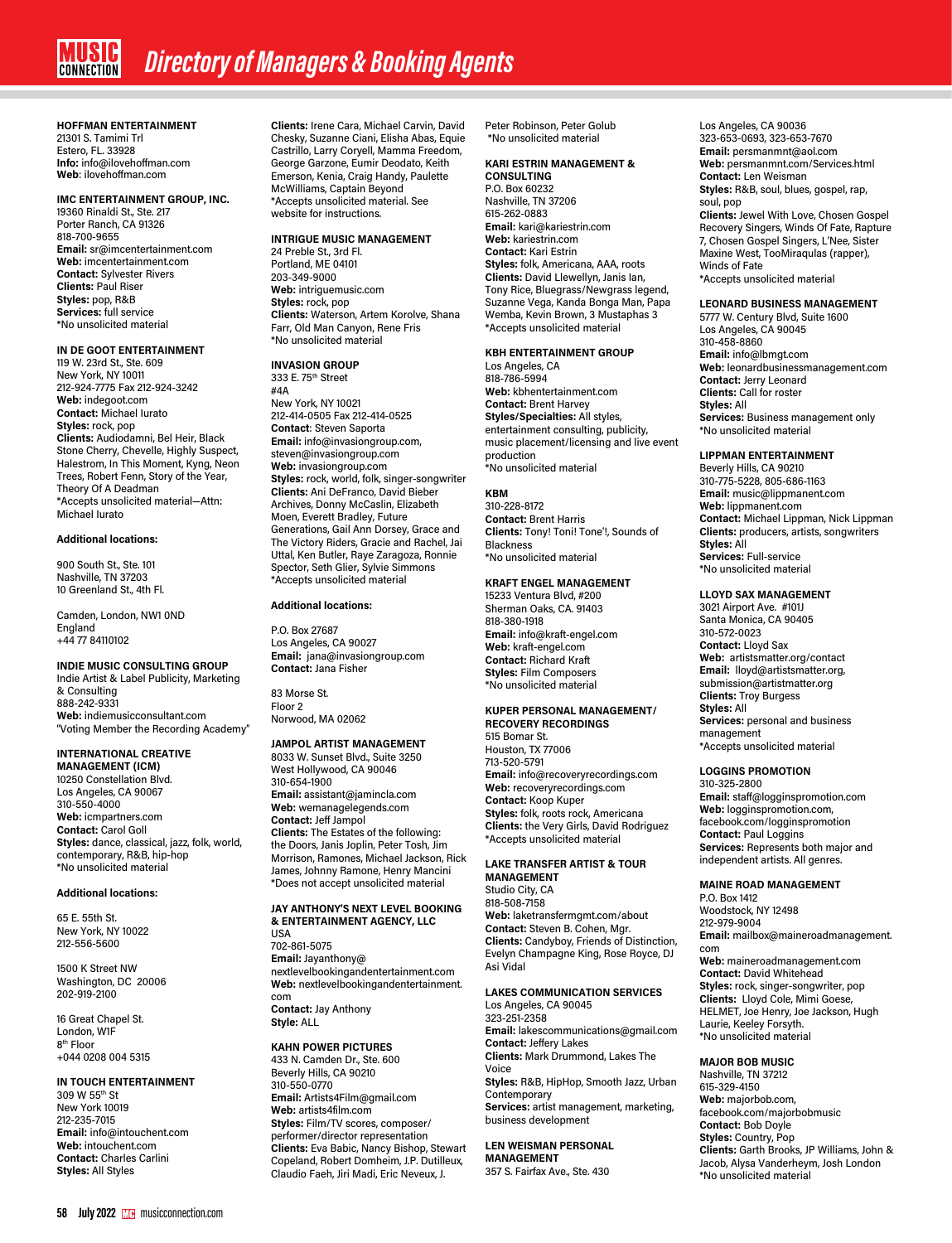# **MANAGEMENT ARK**

116 Village Blvd., Ste. 200 Princeton, NJ 08540 609-734-7403, Vernon H. Hammond III 301-859-4050, Edward C. Arrendell, II **Email:** ed@managementark.com **Web:** managementark.com **Contact:** Vernon Hammond III, Edward C. Arrendell, II **Styles:** jazz **Clients:** Wynton Marsalis, Herlin Riley, Cecile McLorin Salvant \*No unsolicited material

#### **MASCIOLI ENTERTAINMENT CORPORATION**

319 Dillon Cir. Orlando, FL 32822 407-701-9342 **Email:** Mascioli319@gmail.com **Web:** masciolientertainment.com **Contact:** Paul A. Mascoli **Styles:** country, jazz, R&B, orchestras, swing, tropical, rock **Clients:** See website for roster \*Accepts unsolicited material

# **MCGHEE ENTERTAINMENT**

21 Music Sq. W. Nashville, TN 37203 615-327-3255 **Email:** info@mcgheela.com **Web:** mcgheela.com **Clients:** Kiss, Paul Stanley, Ted Nugent, Down, Caleb Johnson

## **THE MGMT COMPANY**

6906 Hollywood Blvd., 2nd Fl. Hollywood, CA 90028 323-946-7700 **Email:** inquiries@themgmtcompany.com **Web:** themgmtcompany.com **Contact:** Marc Pollack

#### **MICHAEL HAUSMAN ARTIST MANAGEMENT**

17A Stuyvesant Oval New York, NY 10009 212-505-1943 **Email:** info@michaelhausman.com **Web:** michaelhausman.com **Contact:** Michael Hausman **Styles:** rock, pop, singer-songwriter **Clients:** Aimee Mann, Suzanne Vega, the Both \*No unsolicited material

# **MIKE'S ARTIST MANAGEMENT**

Funzalo Records P.O. Box 571567 Tarzana, CA 91357 **Email:** dan@mikesartistmanagement.com **Web:** funzalorecords.com **Contact:** Mike Lembo **Styles:** rock, pop, Americana **Clients:** Tony Furtado, Mostly Bears, Luca, Brian Lopez \*No unsolicited material

# **MIKE GORMLEY**

L.A. Personal Development (LAPD) **Email:** Glebe99@yahoo.com **Web:** lapersdev.com/history

# **MILLION DOLLAR ARTISTS**

12 Lake Forest Court West St. Charles, MO 63301 636-925-1703, 888-521-8146 **Email:** maxmillion1@earthlink.net **Web:** americaneaglerecordings.com/ welcome **Contact:** Dr. Charles "Max" E. Million **Styles:** All Styles

\*Accepts unsolicited material. See website for instructions.

#### **MOKSHA MUSIC MANAGEMENT** Hollywood

1247 North Crescent Heights Blvd. Suite D West Hollywood, CA. USA. 90046 323-842-4434 **Email:** info@MokshaEntertainment.com, MyInfoMoksha@gmail.com **Web:** Moksha Entertainment.com, BobbyLeigh.com **Contact:** Bobby Leigh **Clients:** Stony Sugarskull, DieAna, Karuna, WaWa Baby, Lindsey Loon, Diana Meyer, Dr. Monike Demmler **Styles:** Rock, Pop, Punk Rock, Psychedelic Punk **Services:** Personal Management, Artist Development, Tour Management, Social Media Management Bobby Leigh is an active member of the PGA (Producers Guild of America),) FIND (Film Independent), CAA (Creative Actors Alliance), NALIP (National Association of Latino Independent Producers), IP (Independent Producers), IFF (International Film Finance,) IDA (International Documentary Association and Filmmaker's Alliance. \*Accepts unsolicited material in U.S. office only.

# **MORRIS HIGHAM MANAGEMENT, LLC**

2001 Blair Blvd. Nashville, TN 37212 615-321-5025 **Web:** morrishigham.com **Styles:** Country **Clients:** Kenny Chesney, Brandon Lay, MamaDear, Old Dominion, Ryan Griffin \*No unsolicited material

# **MSH MANAGEMENT**

Studio City, CA 503-332-3229 **Email:** mshmgmt@yahoo.com **Web:** mshmgmt.wix.com/musicmanagement **Contact:** Marney Hansen **Clients:** Silver Lining, Eddie Curi, Nocturnal Drifters, Nancy Luca, OC3 and Jensen Buck **Services:** personal management \*No unsolicited material

# **MTS MANGEMENT GROUP**

227 Gill Road Apollo, PA. 15613 412-445-5282 **Email:** michael@mtsmanagementgroup.com **Web:** mtsmanagementgroup.com

# **MUSIC & ART MANAGEMENT**

Asheville, NC 28801 828-225-5658 **Web:** musicandart.net **Contact:** Steve Cohen **Styles:** Jazz, Electronic, Experimental, Multimedia **Clients:** Theo Bleckmann, Carl Hancock Rux, David Wilcox, Vijay Iyer \*Does not accept unsolicited material

#### **MYRIAD ARTISTS** P.O. Box 550

Carrboro, NC 27510 919-967-8655 **Email:** trish@tg2artists.com **Web:** myriadartists.com **Contact:** Trish Galfano **Styles:** folk, bluegrass, jazz, Americana **Clients:** A.J.Croce, Mike Marshall, Leahy, Sugar and the Mint, Seamus Egan, \*No unsolicited material

# **NETTWERK PRODUCER MANAGEMENT**

3900 W. Alameda Ave., Ste. 850 Burbank, CA 91505 747-241-8619 **Email:** info@nettwerk.com **Web:** nettwerk.com \*No unsolicited material

#### **Additional locations:**

Head Office: 1675 West 2nd Ave 2nd Floor Vancouver, BC V6J 1H3 604-654-2929

263 S. 4th St. P.O.Box 110649 Brooklyn, NY 11211 212-760-1540

15 Adeline Place, Ground Fl London, WC1B 3AJ 011-44-207-456-9500

Neuer Kamp 32 20357 Hamburg, Germany 49-40-431-846-50

# **NEW HEIGHTS ENTERTAINMENT**

Calabasas, CA 91372 323-802-1650 **Email:** Info@newheightsent.com **Web:** newheightsent.com **Contact:** Alan Melina **Styles:** All Styles **Clients:** See Website \*No unsolicited material

# **ONCE 11 ENTERTAINMENT**

310-906-9800 **Email:** javier@once11ent.com **Web:** once11ent.com **Contact:** Javier Willis **Styles:** all types of Latin and world music **Clients:** Espinoza Paz, Vazquez Sounds, Annette Moreno, Sergio Arau, Agina Alvarez, Jerry Demara Consulting and Personal Management \*Call before sending material.

# **PERFORMINGBIZ.COM**

10 Chestnut Ct. Palmyra, VA 22963 **Email:** jg@performingbiz.com **Web:** performingbiz.com **Contact:** Jeri Goldstein **Styles:** All Styles/Coaching and Consulting Only \*Accepts Unsolicited material

# **PERSISTENT MANAGEMENT**

P.O. Box 88456 Los Angeles, CA 90009 **Email:** pm@persistentmanagement.com **Web:** persistentmanagement.com **Contact:** Eric Knight **Styles:** All **Clients:** Disciples of Babylon—Eric Knight, Blake Nix, Keith Shaw **Services:** Personal Management \*We Do Not Accept Unsolicited material, email links only, see website for info

#### **PETER KIMMEL'S MUSIC CATALOG** P.O. Box 55252

Sherman Oaks, CA 91413-0252 818-980-1039 Cell/Text 818-903-6518 **Email:** peter.kimmel@sbcglobal.net **Web:** linkedin.com/in/peterkimmel **Contact:** Peter Kimmel **Styles:** All **Services:** Music Sync Licensing Publishing. \*Call for approval before sending material

# **PLATINUM STAR MANAGEMENT**

9663 Santa Monica Blvd. #320 Dept MC Beverly Hills, CA 90210 **Email:** jen@platinumstarmgmt.com **Web:** platinumstarmgmt.com **Contact:** Jennifer Yeko **Clients:** Specializing in film/TV placement, radio promotion, music publicity and managing pop/rock/singersongwriters \*Accepts unsolicited material

## **PRIMARY WAVE MUSIC**

116 E. 16th St. #9 New York, NY 10003 212-661-6990 **Contact:** Steven Greener **Email:** sgreener@primarywave.com **Web:** Primarywave.com **Clients:** Cee Lo Green, Fantasia, Melissa Etheridge, Brandy, Cypress Hill, Eric Benet, Toots & The Maytals.

#### **Additional location:**

10850 Wilshire Blvd, Suite #600 Los Angeles, CA 90024 424-239-1200

#### **Q PRIME MANAGEMENT**

New York, London, Nashville 212-302-9790 **Email:** newyork@qprime.com (NY), nashville@qprime.com (Nashville), london@qprime.com (London) **Web:** qprime.com **Styles:** rock, Pop **Clients:** Bear Hands, Silversun Pickups, Red Hot Chili Peppers, Eric Church, Brothers Osborne \*No unsolicited material

#### **RAINMAKER ARTISTS**

1000 Westbank Dr. Suite 5B Austin, TX 78746 512-229-7799, 214-744-0290 **Email:** paul@rainmakerartists.com **Web:** rainmakerartists.com **Contact:** Paul Nugent **Styles:** rock, pop **Clients:** Blue October, Bowling For Soup, IAMDYNAMITE, Danny Malone \*Accepts unsolicited material

# **RAM TALENT GROUP**

Fort Lee, NJ 07024 201-363-1461 Ext. 201 **Email:** ruben@ rubenrodriguezentertainment.net **Web:** RAMTalentGroup.com **Contact:** Ruben Rodriguez **Styles:** urban, gospel, urban AC, Latin music

#### **RED LIGHT MANAGEMENT**

5800 Bristol Pwky, Suite 400 Culver City, CA 90230 310-273-2266 **Email:** info@redlightmanagement.com **Web:** redlightmanagement.com **Styles:** All styles **Clients:** Phish, Luke Bryan, Alabama Shakes, Lady Antebellum and many more. \*Accepts unsolicited material

# **Additional locations:**

Virginia New York Nashville London Atlanta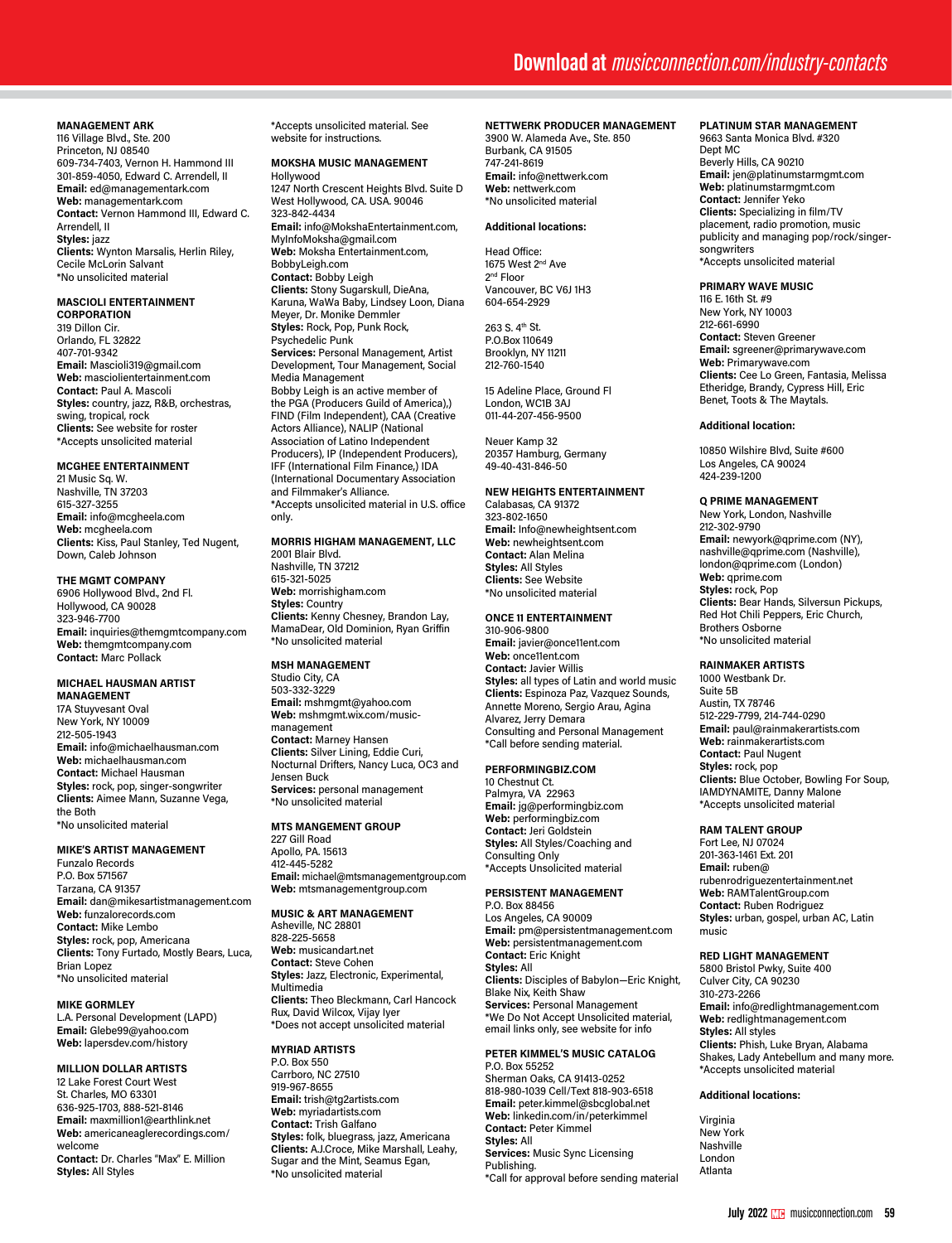Seattle Charlottesville

# **REGIME MANAGEMENT**

Agoura Hills, CA **Email:** info@regimeinc.com **Web:** regime72.com **Clients:** The REGIME client base ranges from Athletes, Artists, Musicians & Producers - From Hip Hop to Latin Jazz to Funk & Reggae. From legendary Graffiti Artist Risk, Hip Hop pioneers Everlast, House Of Pain, DJ Muggs & Dilated Peoples to Poncho Sanchez, Lettuce, Lucky Chops, Common Kings, Amigo The Devil - & many, many more.

## **RIGHTTRACK MANAGEMENT**

3927 Hemway Court Santa Susana, California 93063 (Artist direction and Career Advocate) **Contact:** Alex Rosenthal aka Chase Williams

805 200-9772 **Email:** ar.cw.917@Gmail.com **Styles:** All Genres, specifically Rock, Contemporary and Alternative. **Clients:** ( past and present) Jean Luc Ponty, Jack Mack and the Heart Attack, Dave Mason, Freddie Hubbard, Spencer Davis, and many more. Active client; MALCOLM BRUCE (Son of Jack Bruce). Malcolm Bruce is an international multi instrumentalist. He is a Composer, Arranger and Songwriter. His first Opera "King Yous Folly" is scheduled to open in London 2022.

Look for RIGHTRACKS new upcoming sites. New Website and platforms. \*No unsolicited material.

# **RON RAINEY MANAGEMENT, INC.**

8500 Wilshire Blvd., Ste. 525 Beverly Hills, CA 90211 310-277-4050 **Email:** ryan@ronrainey.com **Web:** ronrainey.com **Contact:** Ryan Jones **Clients:** John Kay and Steppenwolf, ANGEL **Services:** management **Styles:** rock, classic rock, hard rock, stoner rock, metal \*We can accept unsolicited material

# **RPM MUSIC PRODUCTIONS**

420 W. 14th St., Ste. 6NW New York, NY 10014 212-246-8126 **Email:** info@rpm-productions.com **Contact:** Danny Bennett **Styles:** rock, pop, jazz **Clients:** Tony Bennett \*No unsolicited material

# **RPS RECORDING AND**

**ENTERTAINMENT GROUP** 4212 E. Los Angeles Ave. Simi Valley, CA 93063 805-551-2342 **Email:** rps.entertainment.group@gmail.com **Contact:** Gary Bright **Styles:** Various genres along with Gospel and Christian \*No unsolicited material please

# **RUSSELL CARTER ARTIST**

**MANAGEMENT** 567 Ralph McGill Blvd. Atlanta, GA 30312 404-377-9900 **Email:** info@rcam.com **Contact:** Russell Carter **Styles:** singer-songwriter, alt., Americana, pop, rock **Clients:** Indigo Girls, Matthew Sweet, Susanna Hoff, Shawn Mullins, Chely Wright, the Shadowboxers, Sarah Lee Guthrie, Abe Partridge

#### **SEMAPHORE MGMT AND CONSULTING**

748 E. 9th St. New York, NY 10009 773-733-1838 **Email:** info@semaphoremgmt.com **Web:** semaphoremgmt.com **Contact:** Taylor Brode, Lauren Davis **Styles:** alternative - electronic, experimental, punk, rap, club **Services:** General Management, Project Based Short Term Consultancy **Clients:** Debby Friday, Kamixlo, Provoker, Katie Gately, Meth Math, Evanora:Unlimited

# **SAM**

Silva Artist Management 722 Seward St. Los Angeles, CA 90038 323-856-8222 **Email:** info@sammusicbiz.com **Web:** sammusicbiz.com **Contact:** John Silva **Clients:** Foo Fighters, Band of Horses, Ryan Adams, Jimmy Eat World, Beastie Boys, Beck, Sonic Youth, Queens Of The Stone Age **Styles:** alt., rock \*No unsolicited material

#### **SHERROD ARTIST MANAGEMENT**

Music Entertainment Manager/A&R 252-241-6362 **Contact:** Sean Sherrod **Email:** infosherrodartistmanagement@ mail.com **Web:** sherrodartistmanagement.com

#### **SKH MUSIC**

540 President St. Brooklyn, NY 11215 **Email:** skaras@skhmusic.com, khagan@skhmusic.com **Web:** skhmusic.com **Contact:** Steve Karas, Keith Hagan **Clients:** The Afghan Whigs, Arthur Buck, Joseph Arthur, Davina and the Vagabonds, Greg Dulli, Robert Finley, The Gutter Twins, Jonny Lang, Lily & Madeleine, The Magpie Salute, Squirrel Nut Zippers, TOTO, The Twilight Singers

# **SOUNDTRACK MUSIC ASSOCIATES**

4133 Redwood Ave., Ste. 3030 Los Angeles, CA 90066 310-260-1023 **Email:** info@soundtrk.com **Web:** soundtrk.com **Contact:** John Tempereau **Styles:** All Styles **Clients:** Composers: Cliff Martinez, Rod Abernethey, Evan Lurie, (see website for roster) \*No unsolicited material

#### **SO WHAT MEDIA & MANAGEMENT**

890 W. End Ave., Ste. 1-A New York, NY 10025 212-877-9631 **Email:** sowhatasst@me.com **Contact:** Lisa Barbaris **Styles:** rock, pop **Clients:** Cyndi Lauper, Billy Porter, Amanda Shires, Liv Warfield \*No unsolicited material accepted

# **SPARKS ENTERTAINMENT, LLC**

420 W. Huron St., Ste. 110

Chicago, IL 60654 844-566-3799 **Email:** spark@djdjones.com **Web:** sparkentertainmentgroup.com **Styles:** ALL, hip-hop, R&B, country, rock, acting, modeling **Clients:** Gary, Lyrix **Services:** Talent Management, Career, Development, Booking, Promoting

#### **STARKRAVIN' MANAGEMENT**

McLane & Wong 11135 Weddington St., Ste. 424 North Hollywood, CA 91601 818-587-6801 Fax 818-587-6802 **Email:** bcmclane@aol.com **Web:** benmclane.com **Contact:** Ben McLane, Esq. **Styles:** pop, rock, alt. **Services:** Personal management, legal services \*Accepts unsolicited material

#### **STEVEN SCHARF ENTERTAINMENT** 126 E. 38th St.

New York, NY 10016 212-779-7977 **Web:** stevenscharf.com **Contact:** Steven Scharf **Styles:** rock, alt., singer-songwriter, hip-hop, world, producers, film & TV composers **Clients:** Mackenzie, The Kickback, Leah Siegel, Liquid, Mike-E \*No unsolicited material

# **STEVE STEWART MANAGEMENT**

12400 Ventura Blvd., #900 Studio City, CA 91604 **Email:** stevestewart@stevestewart.com **Web:** stevestewart.com **Contact:** Steve Stewart **Styles:** alt., rock, pop producers, film & TV composers \*No unsolicited material

# **STIEFEL ENTERTAINMENT**

21731 Ventura Blvd, #300 Woodland Hills, CA 91364 310-275-3377 **Contact:** Arnold Stiefel **Clients:** Rod Stewart **Styles:** rock, pop **Services:** personal management \*No unsolicited material

# **SUNCOAST MUSIC MANAGEMENT**

212 Otter Ridge Dr Brandenburg, Ky 40108 888-727-1698, 727-237-7971, (Ohio) 330-730-1615 **Email:** suncoastbooking@aol.com **Web:** suncoastentertainment.biz **Contact:** Al Spohn **Styles:**  rock, classic rock, metal, variety **Clients:** Nightrain International (Guns n Roses Tribute), Hells/Bells (AC/DC Tribute), Battery (Metallica), Madmans Diary (Ozzy), Kiss Army (Kiss), LedSmith (Led Zeppelin & Aerosmith) \*Accepts unsolicited material

#### **SURFDOG/DAVE KAPLAN MANAGEMENT**

1126 S. Coast Hwy. 101 Encinitas, CA 92024 760-944-8800 **Email:** lauren@surfdog.com **Web:** surfdog.com **Contact:** Lauren Fricke **Style:** Rock / Reggae / Soul / Americana **Clients:** Brian Setzer, Stray Cats, Dave Stewart, Sublime

# **TAC MUSIC MANAGEMENT**

9971 E. Ida Pl. Greenwood Village, CO 80111 720-431-2604 **Email:** tracey@tacmusicmanagement.com **Web:** tacmusicmanagement.com **Contact:** Tracey Chirhart **Styles:** blues, southern rock, hard rock, country, bluegrass **Clients:** see website **Services:** personal & business management, promotion, marketing \*Accepts unsolicited material

#### **TAKEOUT MANAGEMENT, INC**

785 Quintana Road #174 Morro Bay, CA 93442 805-382-2200 **Email:** howie@howiewood.com **Web:** howiewood.com **Contact:** Howard Rosen **Styles:** CHR/Top 40, AC, Hot AC, AAA, Alternative Specialty, Mainstream Rock, Modern AC, Country, College for artists of all label sizes including independent. **Services:** Personal management, shop for distribution and record deals. Production and remix with major producers.

# **TED KURLAND ASSOCIATES**

173 Brighton Ave. Boston, MA 02134 617-254-0007 Fax 617-782-3577 **Email:** agents@tedkurland.com **Web:** tedkurland.com **Contact:** Ted Kurland **Styles:** jazz, blues, vocals **Clients:** Pat Metheny, Wynton Marsalis, Bill Charlap, John Pizzarelli, Lisa Fischer, Bobby McFerrin, Bobby Rush, Chris Botti, Sonny Rollns, Taylor Rae and more \*No unsolicited material

#### **TENTH STREET ENTERTAINMENT**

1115 Broadway, 12th Floor<br>New York, NY 10010 212-334-3160 **Email:** info@10thst.com **Web:** 10thst.com **Clients:** Motley Crue, Nikki Sixx, Sixx:AM, Papa Roach, Blondie, Oh No After Midtown, Bad Wolves, Bailey Zimmerman, Bleeker, Dorothy, Fire From the Gods, Five Finger Death Punch, Hollywood Undead, Ice Nine Kills, In Flames, Saul, Solence **Styles:** All **Services:** personal management \*No unsolicited material

#### **Additional location:**

113 North San Vicente Blvd. 2<sup>nd</sup> Floor, Suite 241 Beverly Hills, CA 90211 310-385-4700

#### **THAT'S ENTERTAINMENT**

**INTERNATIONAL, INC. (T.E.I.)** 3820 E. La Palma Ave. Anaheim, CA 92807 714-693-9300 **Email:** jmcentee@teientertainment.com **Web:** teientertainment.com **Contact:** John McEntee **Styles:** All **Services:** Entertainment broker for corporate/concert events, personal management \*No unsolicited material

# **THREEE**

Erik Eger Entertainment, Inc. 918 N. Western Ave., Ste. A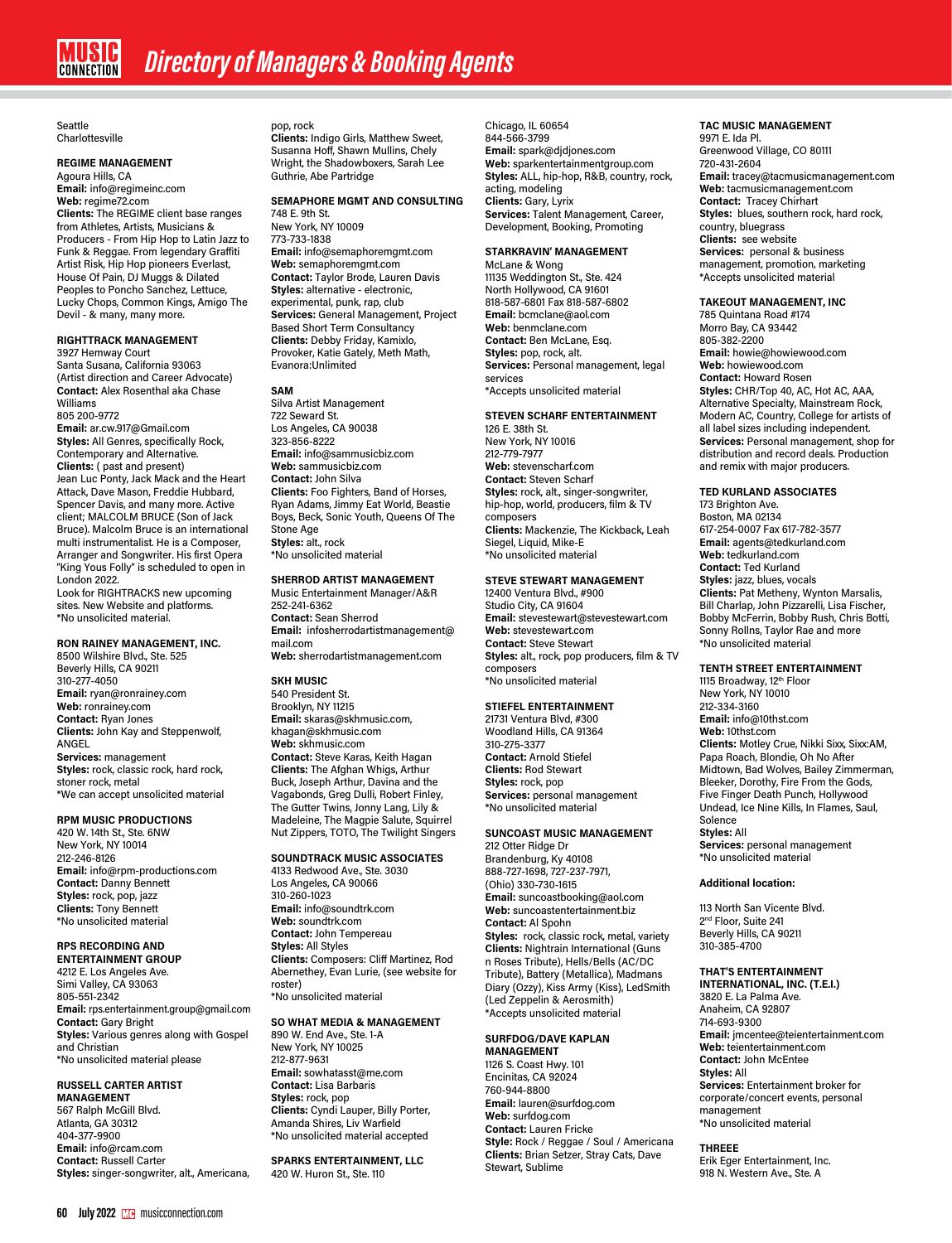Los Angeles, CA 90029 213-381-5100 Fax 213-381-5115 **Email:** info@threee.com **Web:** threee.com **Contact:** Erik Eger **Styles:** All styles **Clients:** Dan Carey, Stuart Matthewman, John Hill, Johnny McDaid, Jordan Palmer, Mark Rankin, Stint, Jordan Palmer, Daniel Ledinsky, Blanda \*We do not accept unsolicited material

#### **TKO ARTIST MANAGEMENT**

Nashville, TN 615-383-5017 **Web:** facebook.com/TKOArtistMgmt **Contact:** T.K. Kimbrell **Styles:** Country **Clients:** The Bacon Brothers, Toby Keith, Ashley Campbell, Colt Ford, Krystal Keith, \*No unsolicited material

# **TOM CALLAHAN & ASSOCIATES**

Boulder, CO 310-418-1384 **Email:** tc@tomcallahan.com **Web:** tomcallahan.com **Contact:** Tom Callahan **Services:** full-service consulting company, including record promotion, legal services, Internet marketing, web design, retail promotion and publicity. \*No unsolicited material

# **TOWER MANAGEMENT**

106 Shirley Dr. Hendersonville, TN 37205 615-430-0244 **Email:** rufuswendy@live.com **Web:** castlerecords.com **Contact:** Ed Russell **Styles:** country, rock, AC, bluegrass, blues **Clients:** Carl Butler, Bridgette Elise, the Hoods, Edd Greer, Eddie Ray, Eddie Ray II, Shane Keane, Jimmy Velvet, Abby, Cody Dooley, Jerry Presley, Mike Garnett \*Accepts unsolicited material, see website for instructions

#### **TRUNKBASS ENTERTAINMENT, LLC**

Los Angeles, CA **Email:** info@trunkbassent.com **Web:** trunkbassent.com **Contact:** JayneRenee **Clients:** Available upon request **Styles:** R&B, Hip-Hop, Pop, Alternative **Services:** Artist Development, Booking, Production, Consulting \*Accepts unsolicited material via email

# **VARRASSO MANAGEMENT**

103 Main St. Copperopolis, CA 95228 510-792-8910 **Email:** richard@varrasso.com **Web:** varrasso.com **Contact:** Richard Varrasso **Styles:** rock, covers, country \*Accepts unsolicited material

## **VECTOR MANAGEMENT**

P.O. Box 120479 Nashville, TN 37212 615-269-6600 **Email:** info@vectormgmt.com **Web:** vectormgmt.com **Contact:** Ken Levitan **Styles:** country, pop, singer-songwriter \*No unsolicited material

# **Additional locations:**

430 W. 15<sup>th</sup> Street New York, NY 10011 9350 Civic Center Dr. Beverly Hills, Ca 90210

# **VELVET HAMMER MANAGEMENT**

9014 Melrose Ave., W. Hollywood, CA 90069 310-657-6161 **Email:** info@velvethammer.net **Web:** velvethammer.net **Clients:** System of a Down, Alice in Chains, the Deftones, Code of Orange, Night Riots **Specialties:** All \*Accepts unsolicited material

#### **WANTED MANAGEMENT**

**Email:** wantedgregg@gmail.com **Web:** facebook.com/WantedMgmt **Styles:** rock, blues, pop, punk, soul **Services:** personal management **Clients:** Jane Lee Hooker, Echo Del Tusker

\*No unsolicited material

#### **WHIPLASH PR & MANAGEMENT**  398 Columbus Ave PMB #183 Boston, MA 02116

781-545-1301 **Email:** rockergirl363@aol.com **Web:** whiplashprandmanagement.com **Clients:** Venus Theory, The Ormewoods, The Lumineers, see website for roster

#### **WOLFSON ENTERTAINMENT, INC.** 805-494-9600

**Email:** info@wolfsonent.com **Contact:** Jonathan Wolfson, Dillon Barbosa, Sammy Wolfson, Tom Burger **Web:** wolfsonent.com **Styles:** All **Clients:** Daryl Hall and John Oates, Loverboy, Huey Lewis & The News, Live From Daryl's House, The Tubes, Down North **Services:** Personal management. Also offers full-service social media and media

# BOOKING AGENTS

relations for clients.

**25 LIVE**  25 Music Sq. W. Nashville, TN 37203 615-777-2227 **Email:** david@25ent.com **Web:** 25ccm.com **Contact:** David Breen **Styles:** Christian \*No unsolicited material

# **ACA MUSIC & ENTERTAINMENT**

705 Larry Ct. Waukesha, WI 53186 800-279-7909, 262-790-0060 Fax 262-790-9149 **Web:** acaentertainment.com **Contact:** Louie Higgins **Styles:** variety, bluegrass, bands, lounge acts, nostalgia, DJ's, club, festival bands, ceremony, dinner hour, cocktail **Services:** Represents nightclub and acts for private functions, not currently seeking new clients \*Accepts unsolicited material

#### **ACT 1 ENTERTAINMENT**

28 Price Street Patchogue, NY 11772 631-758-3505 **Email:** info@act1entertainment.net **Web:** act1entertainment.net **Contact:** Martha Martin **Styles:** rock & roll, blues, acoustic, swing, folk, Caribbean

**Services:** mostly books acts for parties/ events **Clients:** info upon request \*Accepts unsolicited material

#### **AGENCY FOR THE PERFORMING**

**ARTS (APA)** 10585 Santa Monica Blvd Los Angeles, CA 90025 310-888-4200 **Web:** apa-agency.com **Styles:** All \*Call before submitting material

## **Additional locations:**

3 Columbus 23rd Floor New York, NY 10019 212-205-4320

150 Fourth Ave. North, PH Nashville, TN 37203 615-297-0100

3060 Peachtree Rd. NW, Ste. 1480 Atlanta, GA 30305 404-254-5876

129 John Street Toronto, Ontario, Canada M5V2E2 416-646-7373

53 Palace Gardens Terrace Suite 2 London, W8 4SB UK +44-20-3871-0520

#### **AMW GROUP**

8605 Santa Monica Blvd. West Hollywood, CA 90069 323-455-2881 **Web:** amworldgroup.com **Styles:** All Styles **Clients:** info upon request \*No unsolicited material

#### **Additional locations:**

New York City 228 Park Ave., S. New York, NY 10003 212-461-4796

382 NE 191st Street Miami, FL. 33179

#### **ARTIST REPRESENTATION & MANAGEMENT**

1257 Arcade St. St. Paul, MN 55106 651-483-8754 Fax 651-776-6338 **Email:** molly@armentertainment.com **Web:** armentertainment.com **Contact:** John Domagall **Styles:** specializes in '80s-early '90s rock, country, blues, metal **Clients:** info upon request \*No unsolicited material

# **BBA MANAGEMENT & BOOKING**

Austin, TX 512-477-7777 **Email:** info@bbabooking.com **Web:** bbabooking.com **Styles:** jazz, Latin, rock, classical singersongwriter \*No unsolicited material

#### **BIG BEAT**

1515 University Dr., Ste. 102 Coral Springs, FL 33071 954-755-7759 **Email:** talent@bigbeatproductions.com **Web:** bigbeatproductions.com **Contact:** Richard Lloyd

**Styles:** all styles **Clients:** info upon request \*Accepts unsolicited material

#### **BOOKING ENTERTAINMENT**

Two Park Avenue, 20th Floor New York, NY 10016 1-800-4ENTERTAINMENT, 800-436-8378 212-645-0555 **Email:** agents@bookingentertainment.com **Web:** bookingentertainment.com **Contact:** Steve Einzig **Styles:** rock, pop, jazz, adult contemporary, pop, R&B **Clients:** info on website. \*No unsolicited material

#### **CANTALOUPE MUSIC PRODUCTIONS**

157 W. 79th St., Ste. 4A New York, NY 10024 212-724-2400 **Email:** ellenazorin@gmail.com **Web:** cantaloupeproductions.com **Contact:** Ellen Azorin, President **Clients:** see website **Styles:** Booking agent specializing in Brazilian, Argentine, Cuban and other Latin music, as well as other world music and top level jazz ensembles. \*Does not accept unsolicited material

#### **CELEBRITY TALENT AGENCY INC.**

111 E. 14th St., Ste. 249 New York, NY 10003 212-539-6039, 201-837-9000 **Email:** markg@celebritytalentagency.com **Web:** celebritytalentagency.com **Contact:** Mark Green **Styles:** jazz, R&B, hip-hop, comedians, gospel **Clients:** info upon request \*No unsolicited material

# **BRUCE COLFIN LAW, PC**

99 Lexington Ave., Suite 5032 New York, NY 10006 212-691-5630, 516-830-1951 **Email:** thefirm@thefirm.com **Web:** thefirm.com **Contact:** Bruce E. Colfin **Styles:** rock, blues, world, reggae **Clients:** Dark Star Orchestra, Mick Taylor, Sly and Robbie, Marty Balin, Freddie McGregor, Niney the Observer, Bernard Purdie \*Accepts unsolicited material--Submit material with a S.A.S.E. and proper postage for return

#### **COLLIN ARTISTS**

Pasadena, CA 91104 323-556-1046 **Email:** collinartists@gmail.com **Web:** collinartists.com **Contact:** Barbara Collin, Robert Sax, Goh Kurosawa **Styles:** jazz, blues, world, Latin, R&B, doo wop/classics and beyond **Clients:** Mary Stallings, Jeri Brown, Kevin Mahogany, Andy Bey, Alan Paul, Latin Jazz Masters, Bobbi Humphrey, Kathy Kosins and more **Services:** management, promotion, consulting, booking, workshops \*No unsolicited material

# **CONCERTED EFFORTS, INC.**

P.O. Box 440326 Somerville, MA 02144 617-969-0810 Fax 617-209-1300 **Email:** concerted@concertedefforts.com **Web:** concertedefforts.com **Contact:** Paul Kahn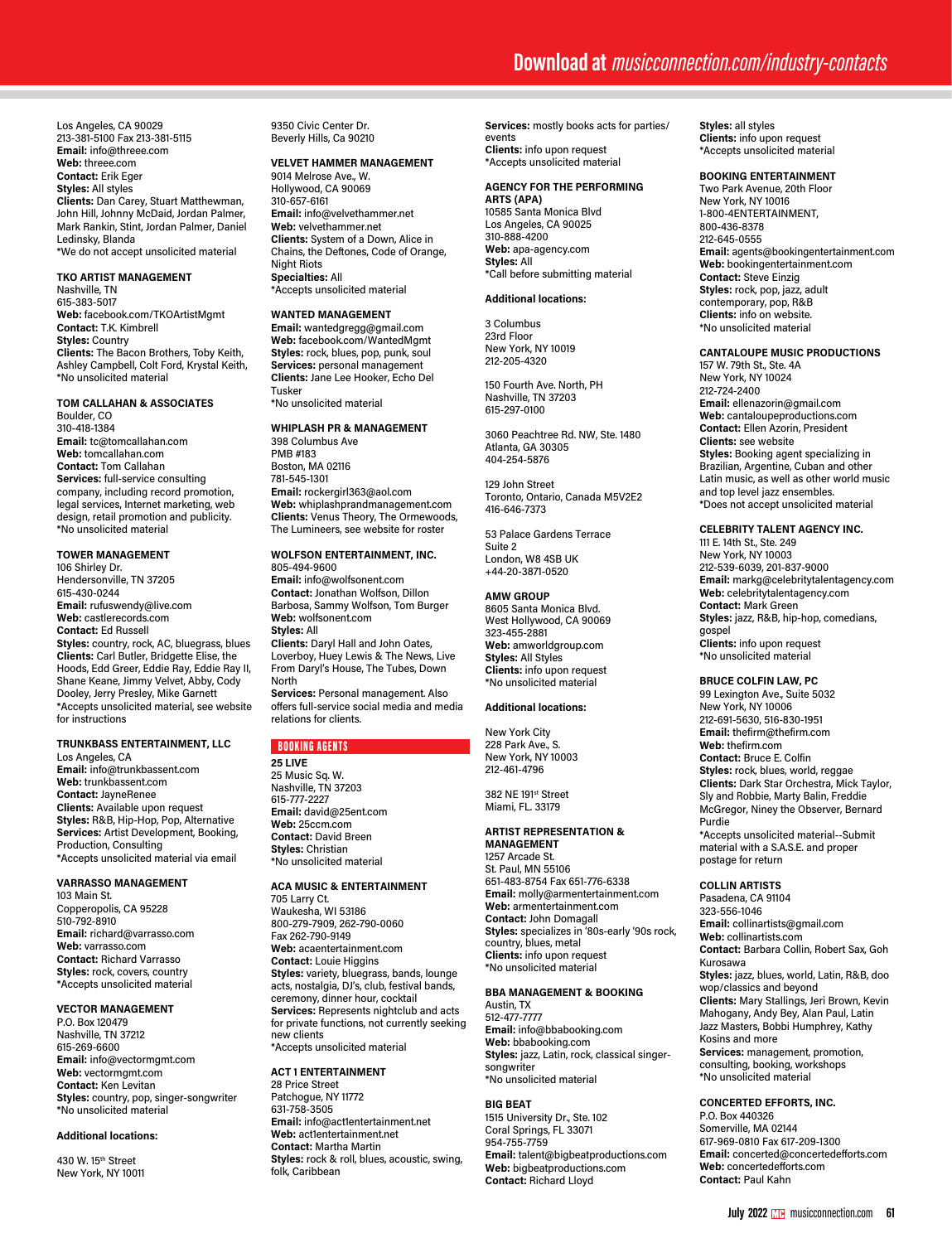**Styles:** blues, soul, jazz, gospel, zydeco, Cajun, folk, singer-songwriter, rock, world **Clients:** info upon request \*No unsolicited material

# **CREATIVE ARTISTS AGENCY**

2000 Ave. of the Stars Los Angeles, CA 90067 424-288-2000 Fax 424-288-2900 **Web:** caatouring.com **Styles:** All \*No unsolicited material - No phone calls

## **Additional locations:**

405 Lexington Ave., 19th Fl. New York, NY 10174 212-277-9000

401 Commerce St., Penthouse Nashville, TN 37219 615-383-8787

420 Lincoln Rd, Suite 347 Miami Beach, FL 33139 305-538-7535

6075 Poplar Ave. Suite 410 Memphis, TN 3119 901-763-4900

3560 Lenox Road, Suite 1525 Atlanta, GA 30326 404-816-2722

444 N. Michigan Ave., Suite 3540 Chicago, IL 60611 312-242-2700

3652 South Third St., Suite 200 Jacksonville Beach, FL 32250 904-339-0435

London 12 Hammersmith Grove Hammersmith, London W6 7AP U.K.

# **CUMBERLAND MUSIC COLLECTIVE**

529 Snyder Ave Nashville, TN 37209 615-627-2243 **Email:** lee@cmcartist.com **Web:** cmcartists.com/artists **Styles:** bluegrass, roots, folk, singersongwriter **Clients:** info upon request \*No unsolicited material

# **EAST COAST ENTERTAINMENT**

855-323-4386 **Email:** info@bookece.com **Web:** bookece.com **Styles:** rock, acoustic, classical, latin, jazz, pop, R&B, funk \*No unsolicited material \*\*See website for additional locations

#### **ELECTRIC EVENTS CORPORATION**

P.O. Box 280848 Lakewood, CO 80228 303-989-0001 **Email:** info2@electricevents.com **Web:** electricevents.com **Contact:** Michael A. Tolerico **Styles:** pop cover bands only **Clients:** info upon request \*No unsolicited material

#### **ENTERTAINMENT SERVICES INTERNATIONAL** 1819 S. Harlan Cir.

Lakewood, CO 80232 303-727-1111

**Email:** randy@esientertainment.com **Web:** esientertainment.com **Contact:** Randy Erwin **Styles:** mostly classic rock **Clients:** info upon request \*No unsolicited material

#### **ENTOURAGE TALENT ASSOCIATES** 150 W. 28th St., Ste. 1503

New York, NY 10001 212-633-2600 **Email:** info@entouragetalent.com **Web:** entouragetalent.com **Contact:** Wayne Forte **Styles:** rock, pop, singer-songwriter, jazz **Clients:** info upon request \*No unsolicited material

## **FAT CITY ARTISTS**

1906 Chet Atkins Pl., Ste. 502 Nashville, TN 37212 615-320-7678 Fax 615-321-5382 **Web:** fatcityartists.com **Styles:** nostalgia, country, big band, bluegrass, blues, R&B, Cajun, world, folk, funk, gospel, jazz \*No rap or opera **Clients:** info upon request \*No unsolicited material

## **FLEMING ARTISTS, INC.**

PO Box 1568 Ann Arbor, MI 48104 734-995-9066 **Email:** jim@flemingartists.com **Web:** flemingartists.com **Contact:** Jim Fleming **Styles:** rock, pop, singer-songwriter, contemporary roots rock, folk, bluegrass, improv comedy **Clients:** Jeff Daniels, Judy Collins, the Kruger Brothers, Shane Koyczan, Ariel Horowitz, Holly Near

# **GIGSALAD**

2733 E. Battlefield Rd. Box 105 Springfield, MO 65804 866-788-GIGS **Web:** gigsalad.com **Contact:** Mark Steiner, Steve Tetrault **Services:** A marketplace for booking bands, musicians, entertainers, speakers and services for parties, productions and events.

#### **Additional locations:**

225 S. Water St. Chandler's Wharf Wilmington, NC

312 E. Olive St. Springfield, MO

# **GORFAINE-SCHWARTZ AGENCY**

4111 W. Alameda Ave., Ste. 509 Burbank, CA 91505 818-260-8500 **Web:** gsamusic.com **Clients:** see our website for client list \*No unsolicited material

# **GREAT AMERICAN TALENT**

P.O. Box 2476 Hendersonville, TN 37077 615-368-7433, 615-957-3444 **Email:** info@eddyraven.com **Web:** eddyraven.com **Styles:** country, Cajun **Clients:** info upon request \*No unsolicited material

# **HARMONY ARTISTS INC.**

20501 Ventura Blvd, Suite 289 Woodland Hills, CA 91364 323-655-5007

**Email:** acrane-ross@harmonyartists.com **Web:** harmonyartists.com **Contact:** Adrienne Crane-Ross **Styles:** tribute, nostalgia, R&B, Latin, blues, bluegrass, jazz, swing \*No unsolicited material

# **HELLO! BOOKING**

P.O. Box 18717 Minneapolis, MN 55418 651-647-4464 **Web:** hellobooking.com **Contact:** Eric Roberts **Styles:** bluegrass, country, rock, folk, pop, jazz, indie, hip-hop, acoustic, rockabilly **Clients:** info upon request \*Accepts unsolicited material

# **INA DITTKE & ASSOCIATES**

770 NE 69th Street, Ste.7C Miami, FL 33138 305-762-4309 **Email:** ina@inadittke.com **Web:** inadittke.com **Contact:** Ina Dittke **Styles:** jazz, Latin, world **Clients:** info upon request

#### **INDIE MUSIC CONSULTING GROUP** Indie Artist & Label Publicity, Marketing

& Consulting 888-253-4464 **Web:** indiemusicconsultant.com "Voting Member the Recording Academy"

# **INTERNATIONAL CREATIVE**

**MANAGEMENT (ICM)** 10250 Constellation Blvd. Los Angeles, CA 90067 310-550-4000 **Web:** icmtalent.com **Styles:** All \*No unsolicited material

#### **Additional locations:**

65 E 55th St. New York, NY 10022 212-556-5600

1500 K Street NW Washington, DC 20005 202-919-2100

# **IN TOUCH ENTERTAINMENT**

309 West 55th Street New York, NY 10019 212-235-7015 **Email:** info@intouchent.com **Web:** intouchent.com **Contact:** Charles Carlini **Styles:** All Styles **Clients:** Irene Cara, Michael Carvin, David Chesky, Eumir Deodato, Michael Sembello, Ron Sunshine, Tito Rodriguez, jr., George Mraz, Airto Moreira, Kenia, Tony Middleton, Elisha Abas, Sarah Hayes, Guinga, Brian Auger, Mamma Freedom, Eddie Jobson \*Accepts unsolicited material - via SonicBids only

# **JEFF ROBERTS & ASSOCIATES**

174 Saundersville Rd., Ste. 702 Hendersonville, TN 37075 615-859-7040 **Web:** jeffroberts.com **Contact:** Jeff Roberts **Clients:** info upon request \*No unsolicited material

# **LIVE NATION**

Beverly Hills, CA 800-653-8000 **Web:** livenation.com **Styles:** All Styles

**Services:** producing, marketing and selling live concerts for artists

#### **MARSJAZZ BOOKING AGENCY**

1006 Ashby Pl. Charlottesville, VA 22901 434-979-6374 **Email:** reggie@marsjazz.com **Web:** marsjazz.com **Contact:** Reggie Marshall **Styles:** jazz **Clients:** info upon request \*No unsolicited material

## **MAURICE MONTOYA MUSIC AGENCY**

11 Island Ave., Ste. 1711 Miami, FL 33139 305-763-8961, 212-229-9160 **Email:** Maurice@mmmusicagency.com **Web:** mmmusicagency.com **Contact:** Maurice Orlando Montoya **Styles:** jazz, Afro-Cuban, Brazilian, contemporary/pop **Clients:** info upon request \*No unsolicited material

#### **M.O.B. AGENCY**

6404 Wilshire Blvd., Ste. 505 Los Angeles, CA 90048 323-653-0427 **Email:** mitch@mobagency.com **Web:** mobagency.com **Contact:** Mitch Okmin **Styles:** rock, alt. **Clients:** info upon request \*No unsolicited material

# **MONQUI EVENTS**

P.O. Box 5908 Portland, OR 97228 503-223-5960 **Email:** web@monqui.com **Web:** monqui.com **Styles:** alt., rock, indie rock, pop, country \*No unsolicited material

# **MUSIC CITY ARTISTS**

7104 Peach Ct. Brentwood, TN 37027 615-915-2641 **Email:** cray@musiccityartists.com **Web:** musiccityartists.com **Contact:** Charles Ray, President/Agent Styles: AC, country, oldies, musicals, tribute, comedy, music **Clients:** info upon request \*No unsolicited material

# **MUSIC GROUP ENTERTAINMENT, LLC**

Las Vegas, NV Celebrity Booking Agency 300 Available Acts 404-822-4138, 877-472-4399 **Email:** Mya@musicgroupworldwide.com **Web:** facebook.com/ musicgroupworldwide **Contact:** Mya Richardson **Styles:** neo soul, R&B, pop, rock, country, jazz, alt, dance, reggae, calypso, dance hall, comedy actors \*No unsolicited material, not accepting hip-hop demos

## **MUSICIANS CONTACT**

29684 Masters Dr. Murrieta, CA 92563 818-888-7879 **Email:** info@musicianscontact.com **Web:** musicianscontact.com **Contact:** Sterling Howard **Styles:** All, originals or covers **Services:** Established 40 years of referral services for musicians and employers